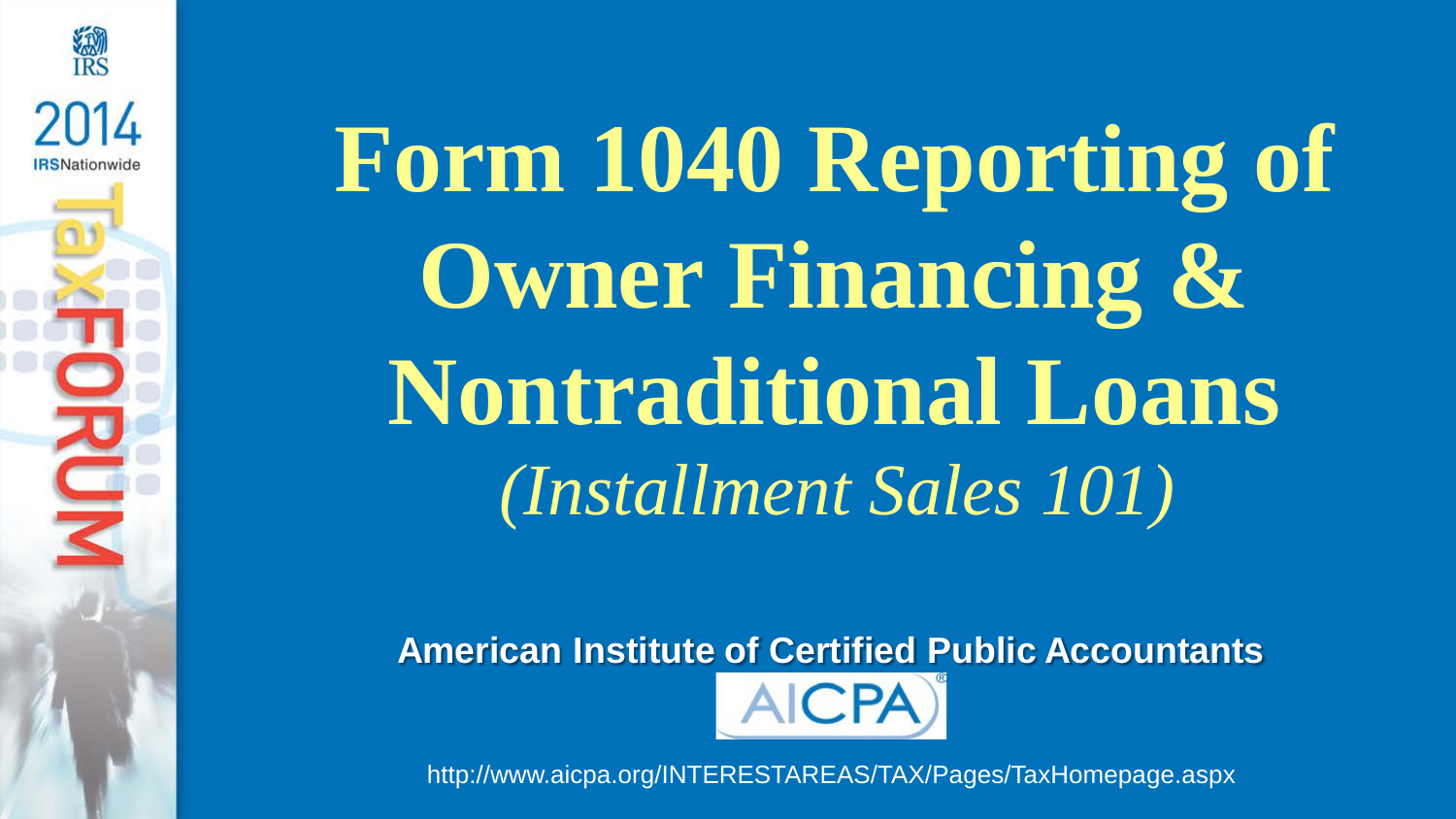

### Today's Agenda

- Key concepts
- Practical applications
- Special situations
- Related tax forms
- Wrap-up and questions

Please ask questions as we go!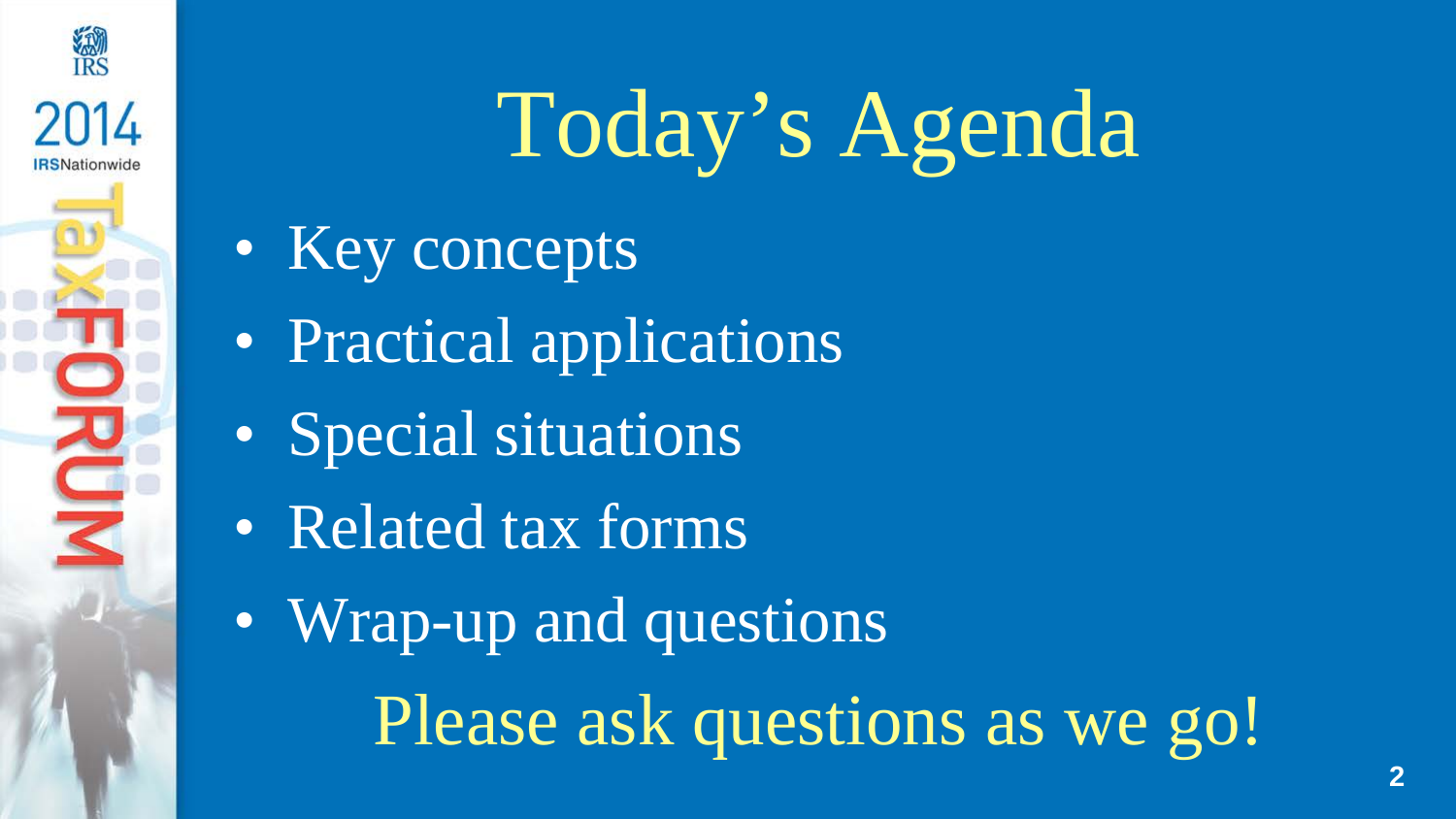

#### Installment Sale Defined

- Sale of property
- Multiple payments
- Over more than one tax year

\* Taxpayer plays role of the banker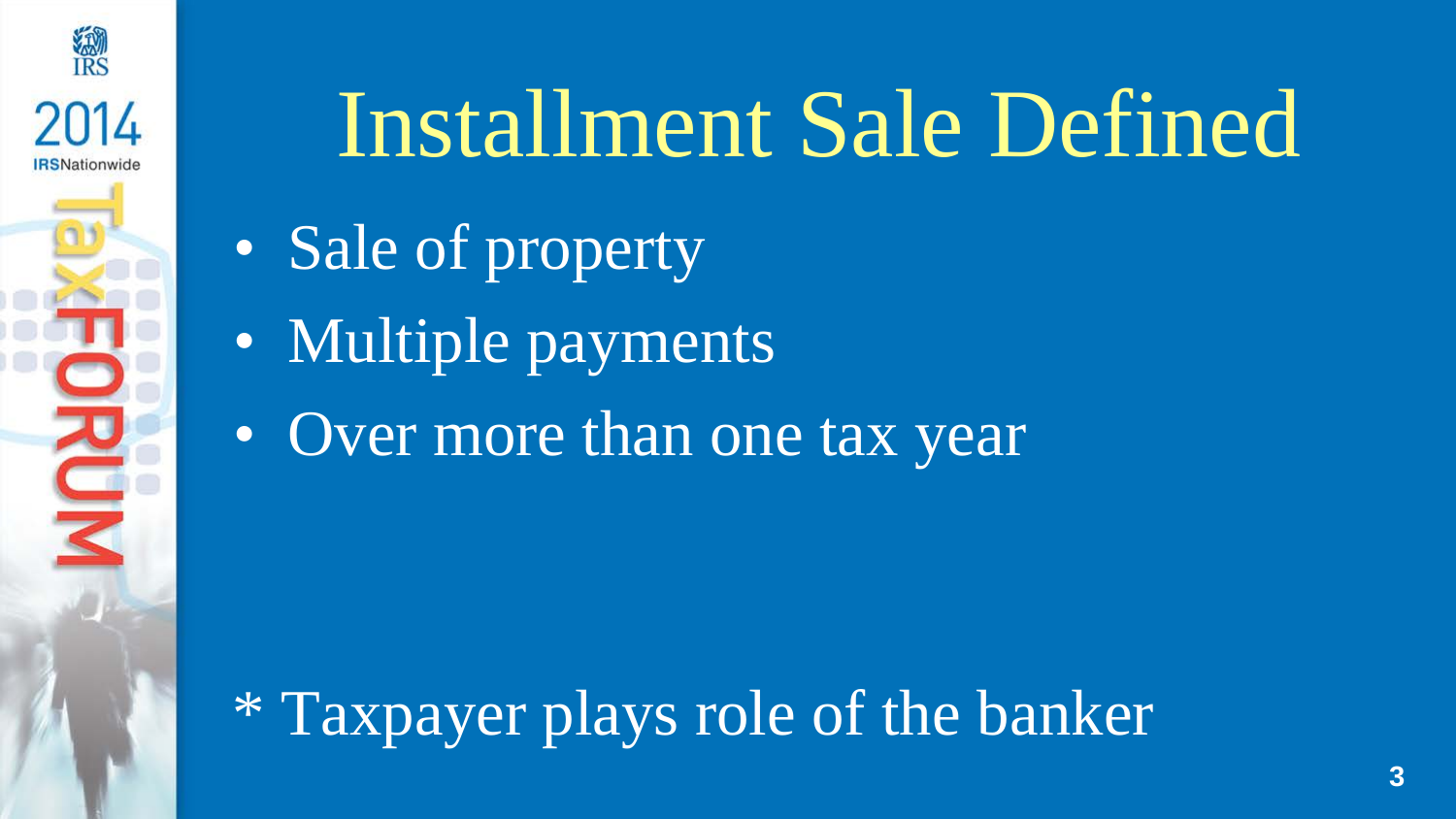

#### Payment Components

- Return of investment
	- Basis
- Gain on sale
	- Treatment varies
- Interest
	- Stated
	- Imputed under §483
	- Original issue discount under §§ 1271-1274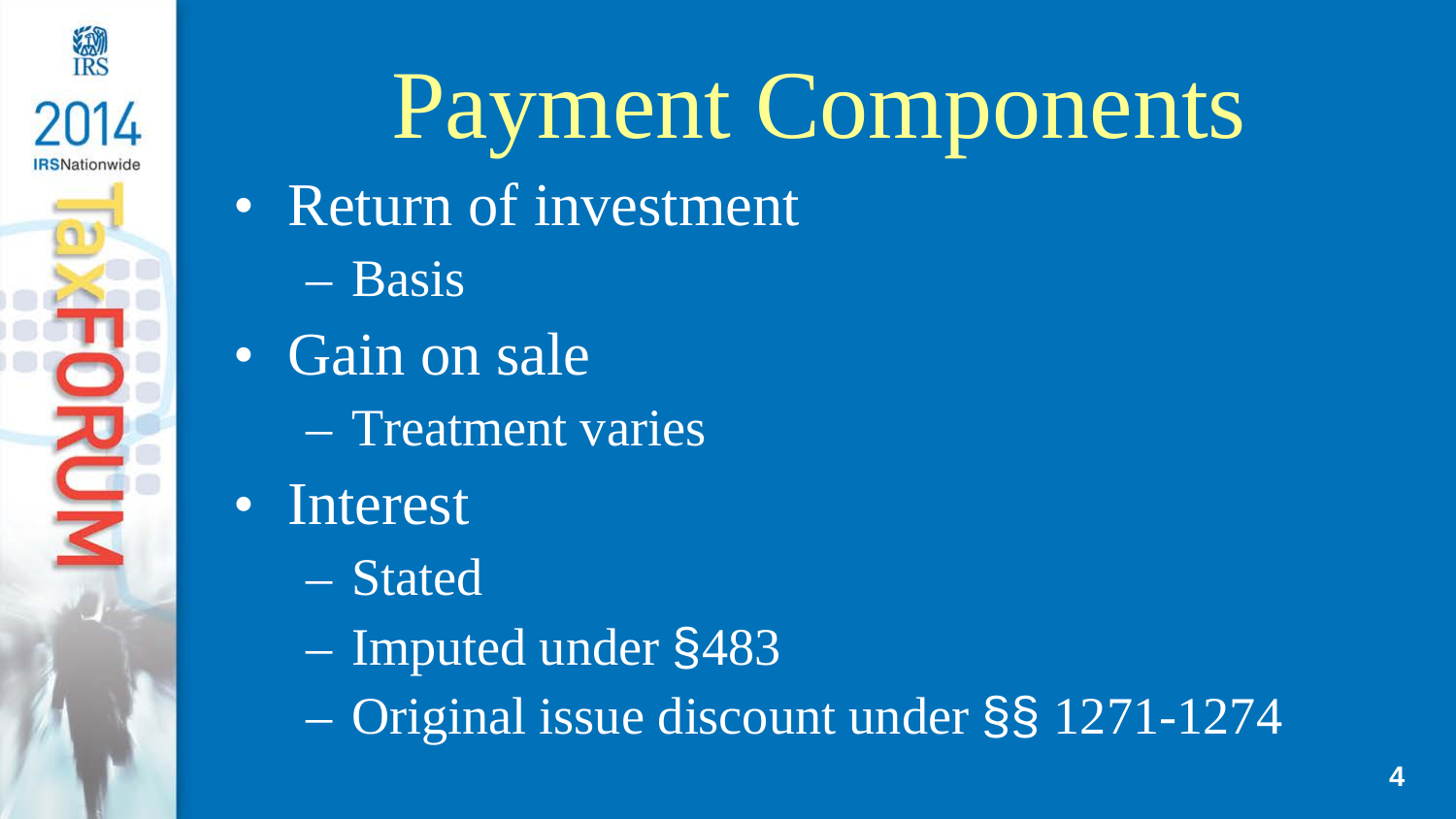

### Terms You Need To Know & Understand

- Sales price
- Selling expenses
- Adjusted basis
- Installment sale basis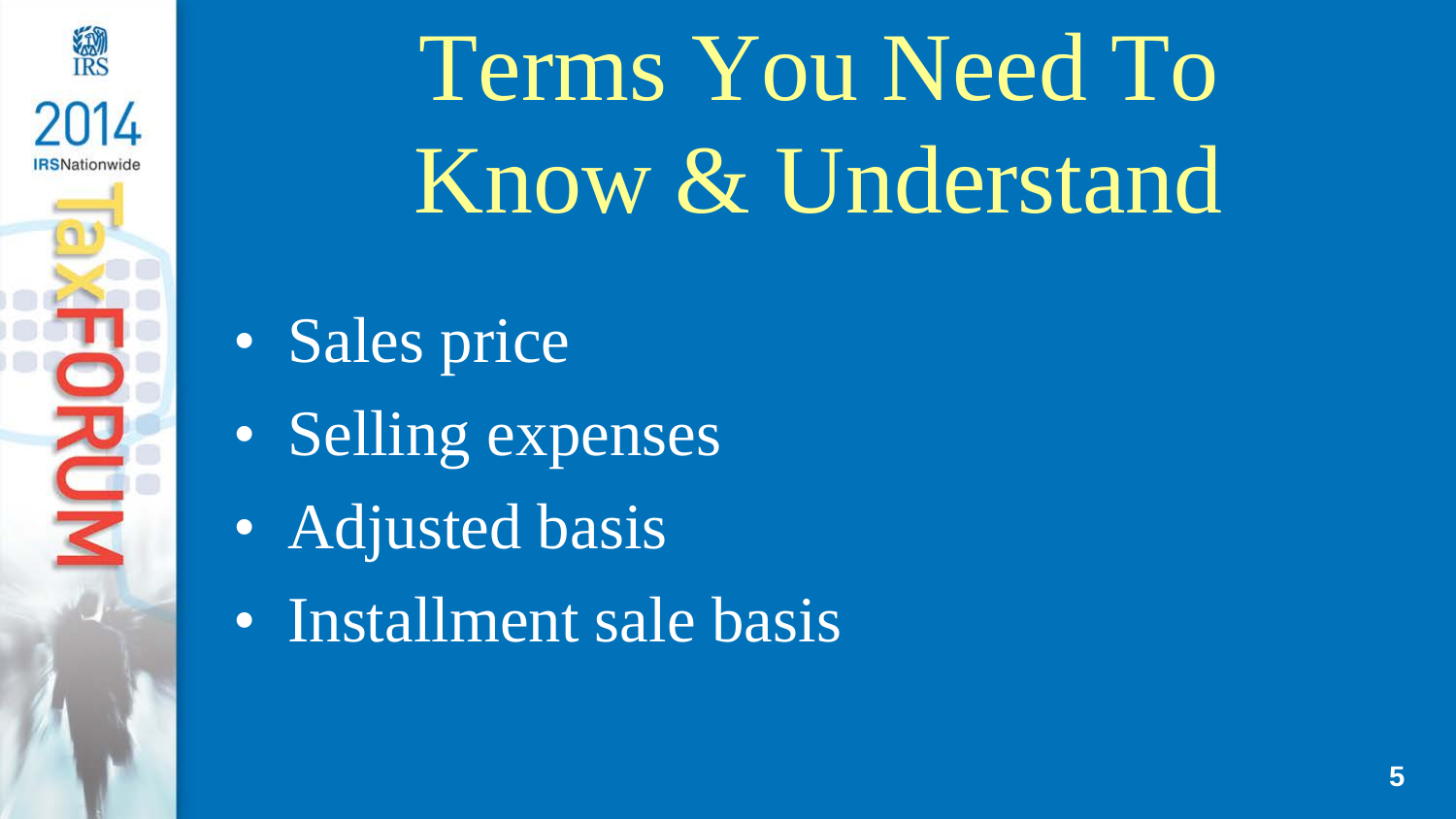

### Terms You Need To Know & Understand

- Contract price
- Gross profit
- Gross profit percentage
- Depreciation recapture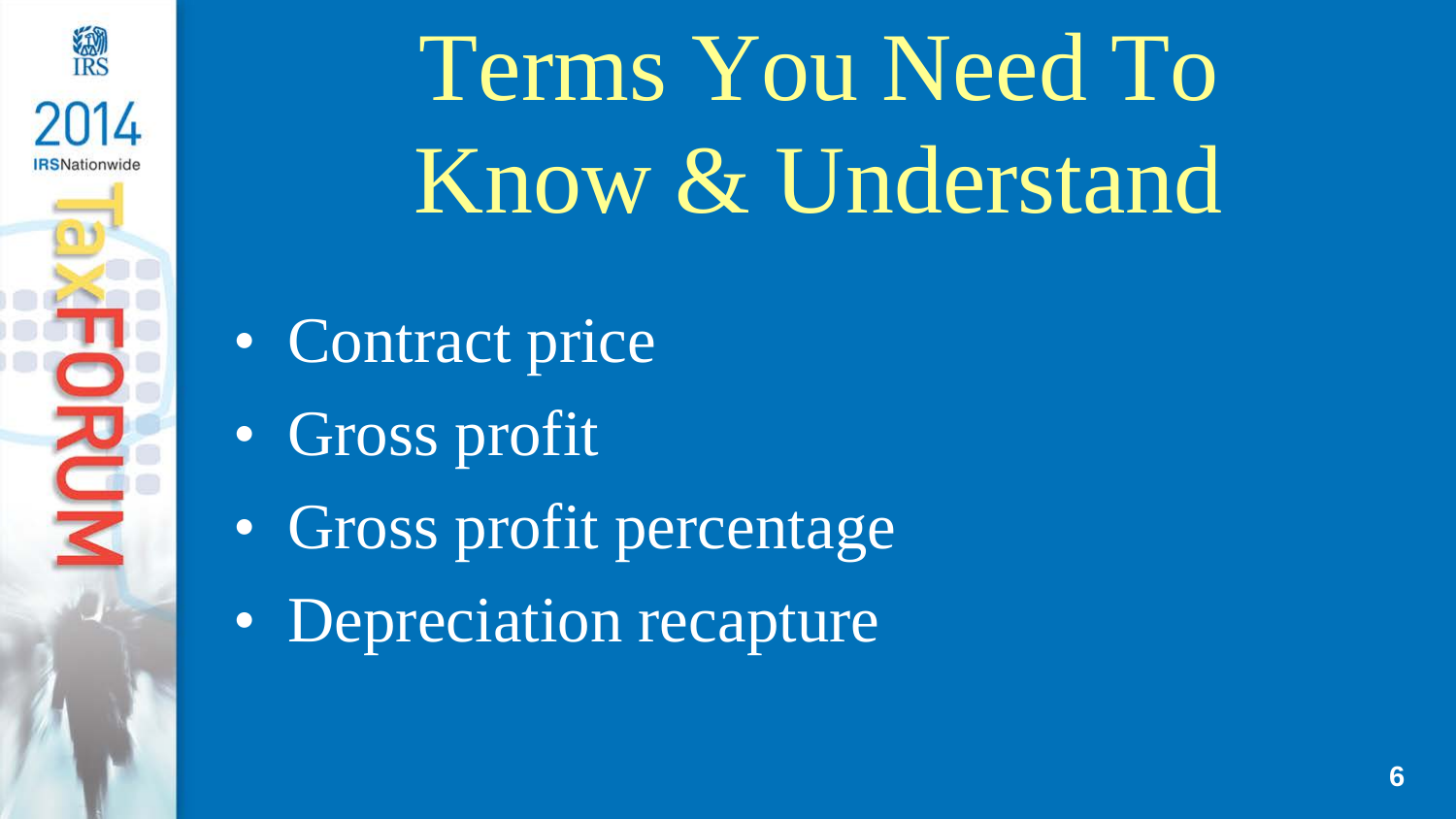

#### When to Use

- Sale of business
	- Buyer lacks financing
- Selling to trusted employee – Gradual phase-in
- Tax planning
	- Spreading income over time **<sup>7</sup>**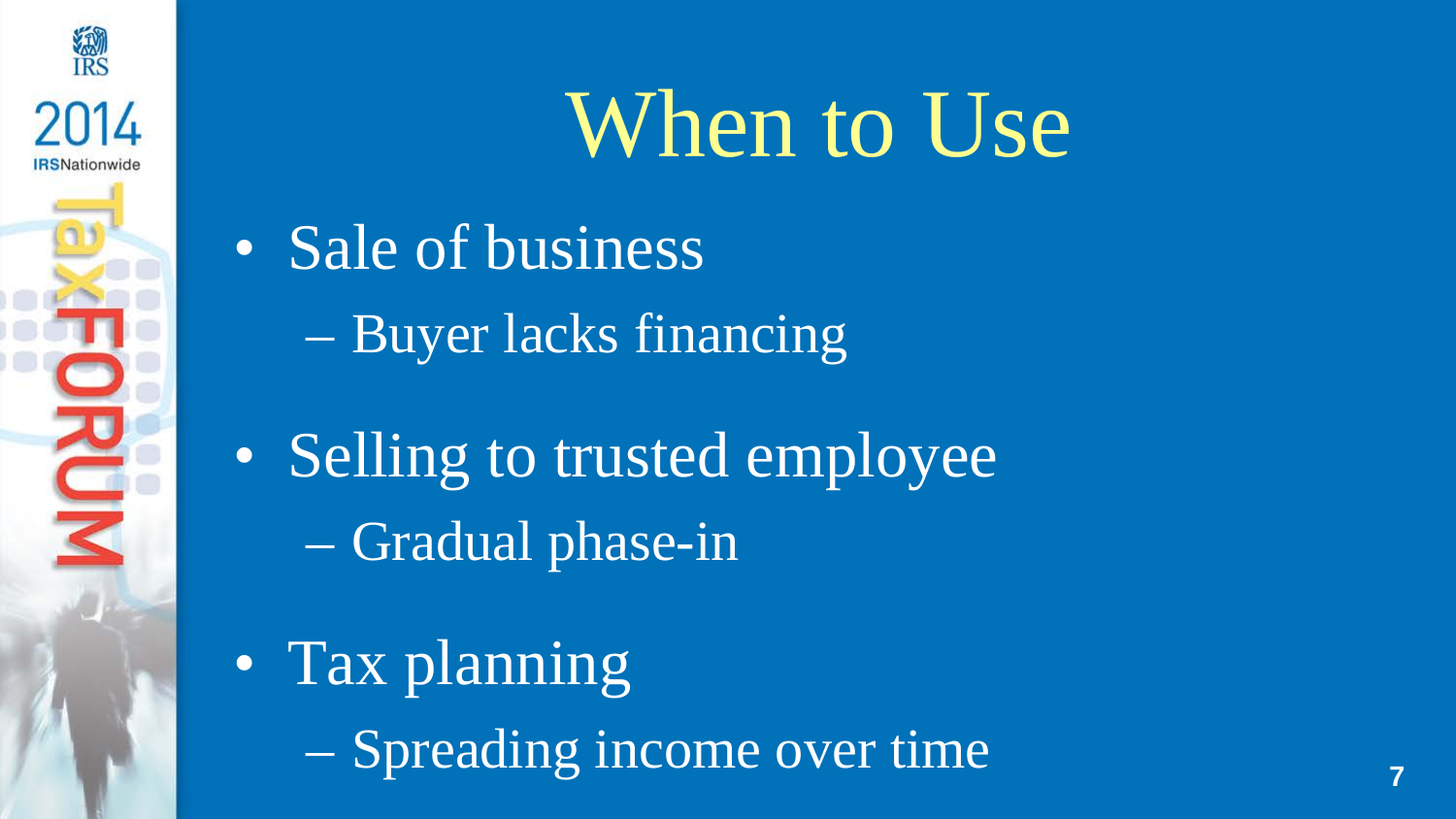

#### Required Information

- Sales agreement
	- Sales price & fees
	- Interest rate & terms
- Basis of property sold – Including depreciation taken
- Amortization schedule
	- Actual payments
	- Interest allocation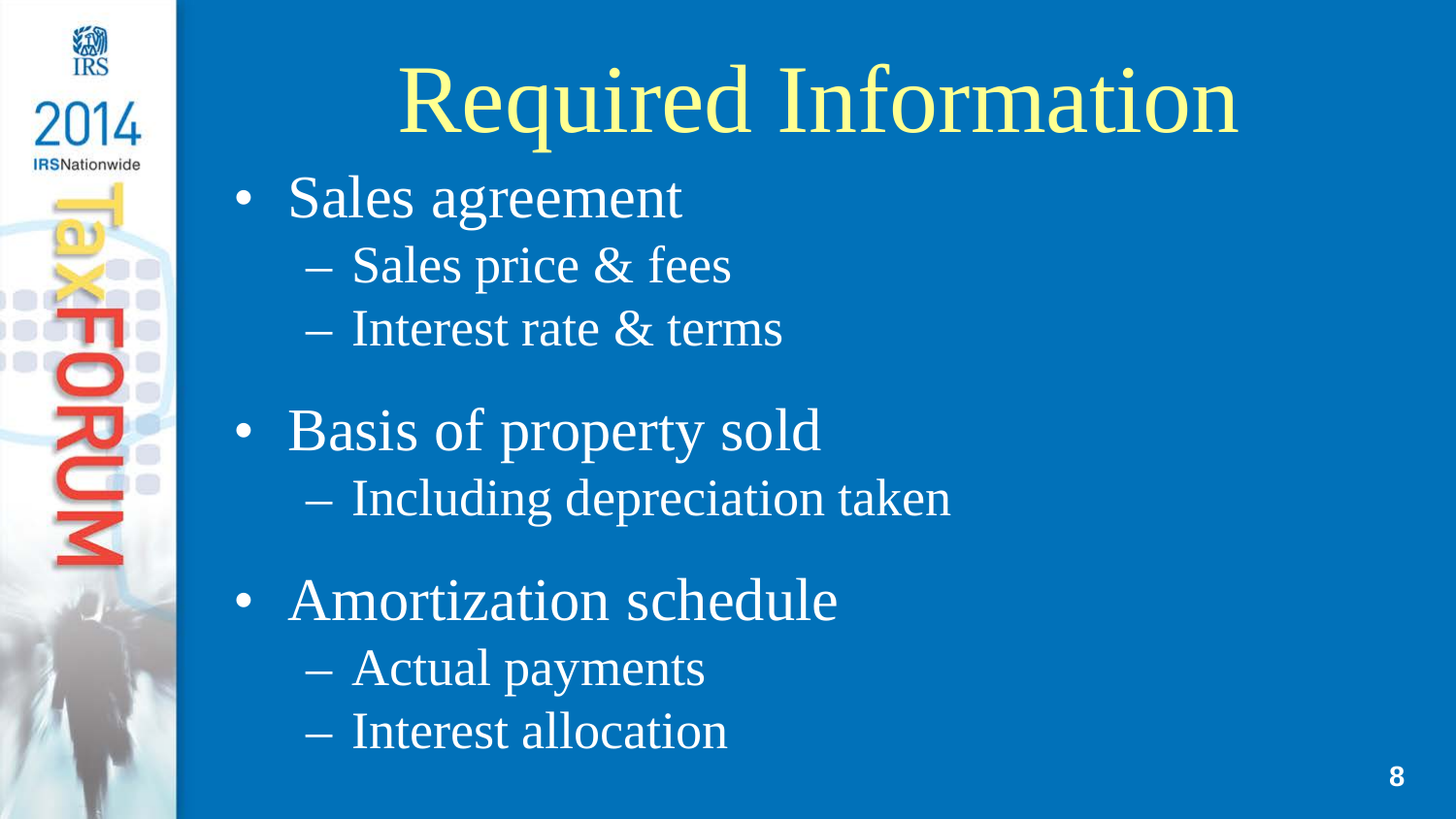

# Example – Sale of Land

Sales price \$300,000, payable over 5 years in equal installments with 3% interest

| <b>Asset</b> | <b>Sales Price</b> |          | <b>Gross Profit</b> |  |  |
|--------------|--------------------|----------|---------------------|--|--|
| Land         | \$300,000          | \$10,000 | \$290,000           |  |  |

- Gross profit percentage:
- Land  $-290,000/300,000 = 96.67\%$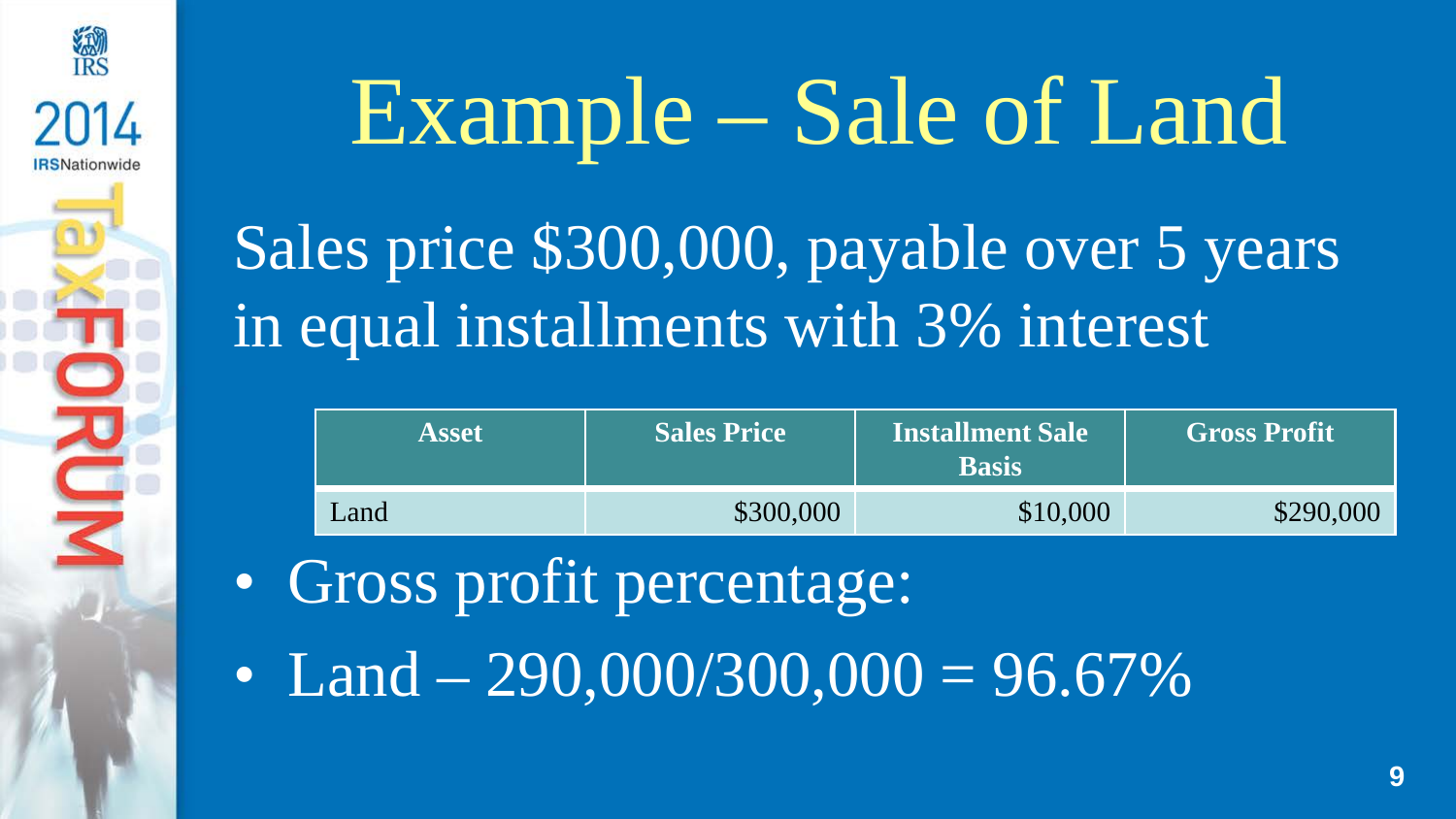

## Example – Sale of Land

#### Treatment by year

| <b>Year</b> | <b>Principal</b> | <b>Gross Profit %</b><br>Gain |           | <b>Interest</b> |
|-------------|------------------|-------------------------------|-----------|-----------------|
| One         | \$56,506         | 96.67%                        | \$54,622  | \$9,000         |
| Two         | 58,201           | 96.67%                        | 56,261    | 7,304           |
| Three       | 59,948           | 96.67%                        | 57,950    | 5,558           |
| Four        | 61,746           | 96.67%                        | 59,688    | 3,760           |
| Five        | 63,599           | 96.67%                        | 61,479    | 1,907           |
|             | \$300,000        |                               | \$290,000 | \$27,529        |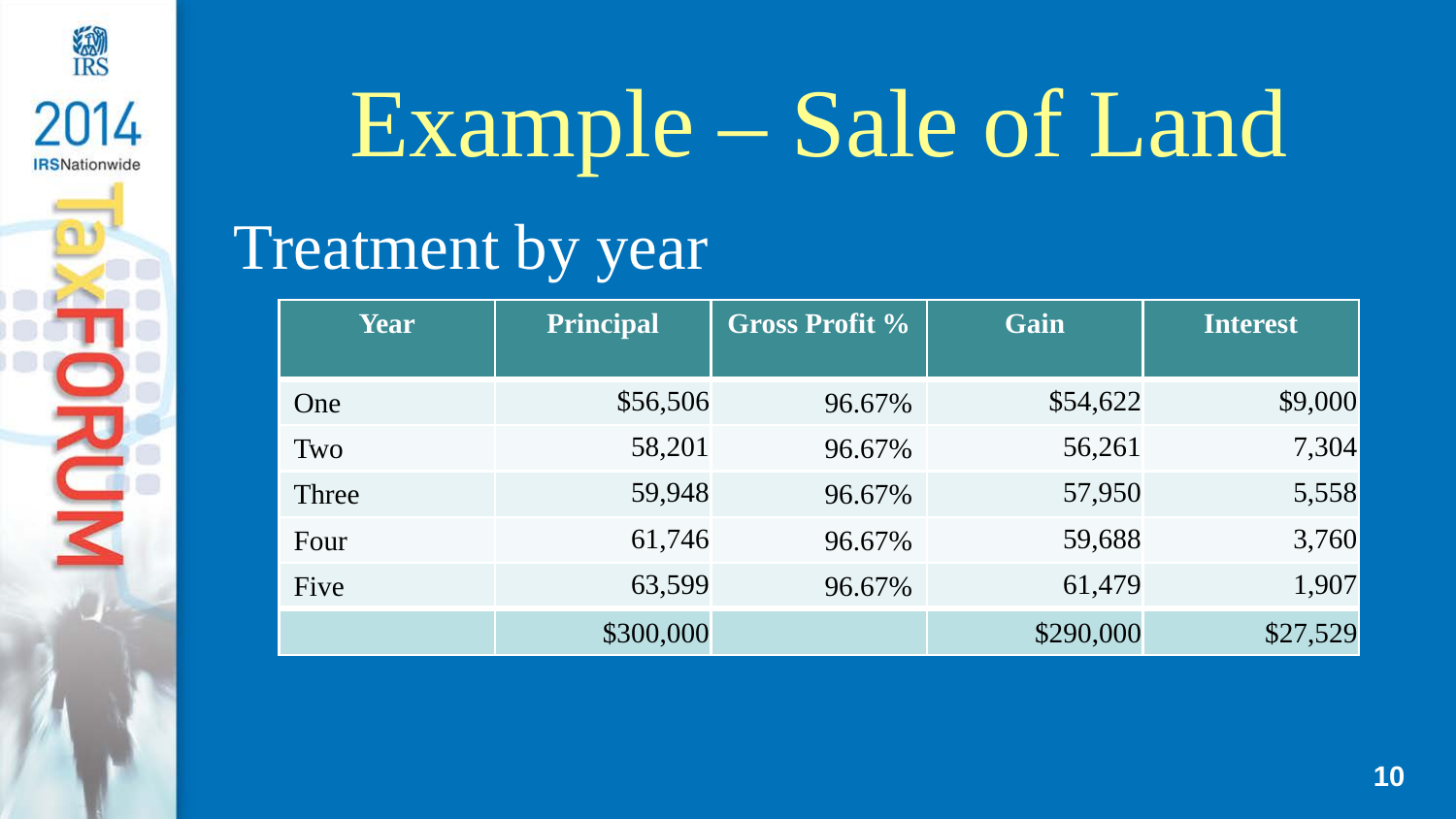

#### Example – Sale of Land Wages \$145,000, impact of net investment income tax (NIIT)

#### No installment sale

| <b>Wages</b> | Gain      | <b>Total</b><br><b>Income</b> | NIIT<br><b>Exclusion</b> | <b>NIIT</b><br>Rate | <b>NIIT Tax</b> |
|--------------|-----------|-------------------------------|--------------------------|---------------------|-----------------|
| \$145,000    | \$290,000 | \$435,000                     | $(\$200,000)$            | 3.8%                | \$8,930         |

#### With installment sale treatment

| <b>Wages</b> | Gain     | <b>Total</b><br><b>Income</b> | <b>NIIT</b><br><b>Exclusion</b> | <b>NIIT</b><br><b>Rate</b> | <b>NIIT Tax</b> |
|--------------|----------|-------------------------------|---------------------------------|----------------------------|-----------------|
| \$145,000    | \$54,620 | \$199,622                     | $(\$200,000)$                   | 3.8%                       | \$0             |

**11**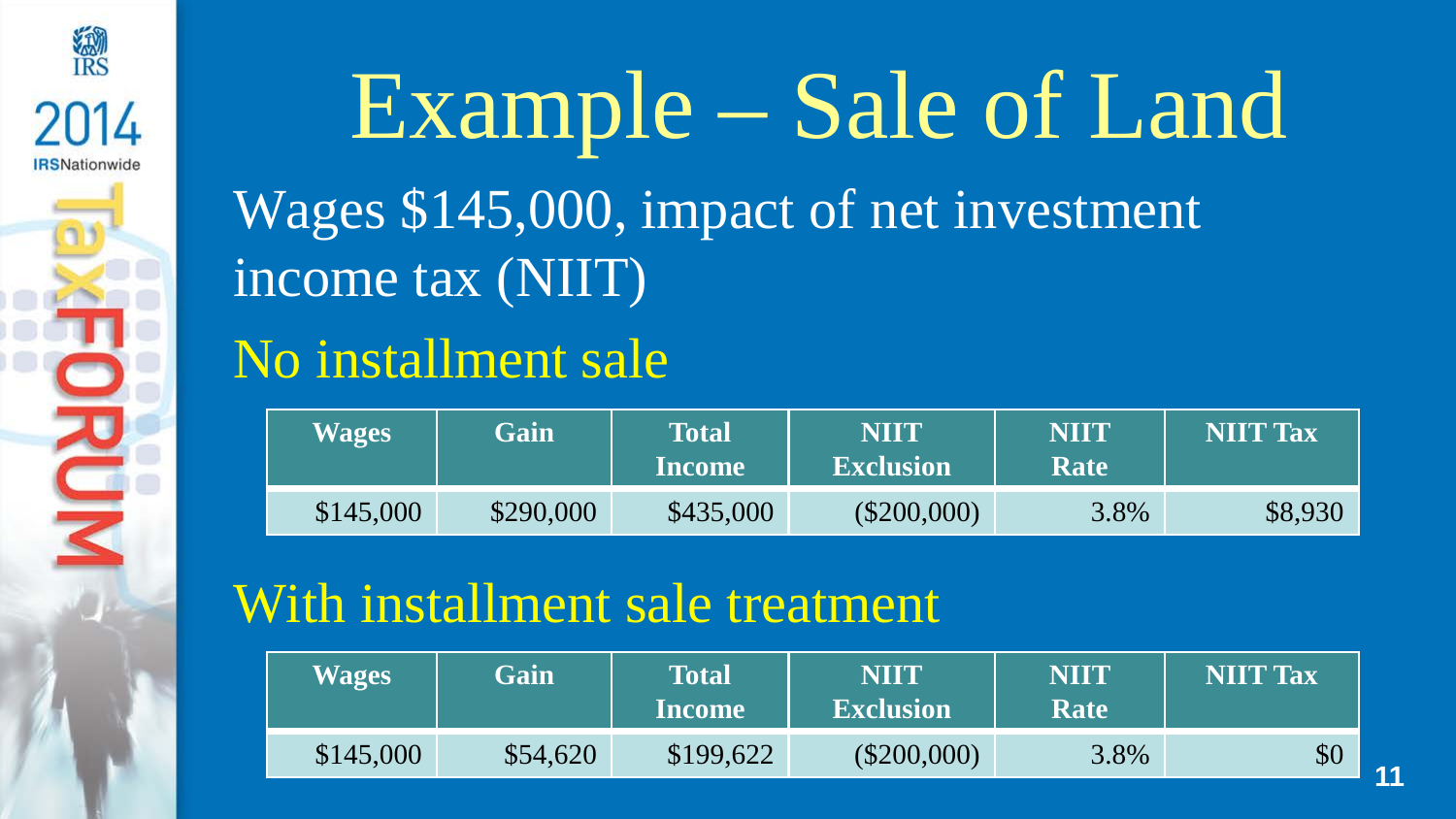

#### Areas to Watch

- Inventory
- Passive activity
- Related parties
	- 1st & 2nd sale rules
- Imputed interest
- Interest on deferred tax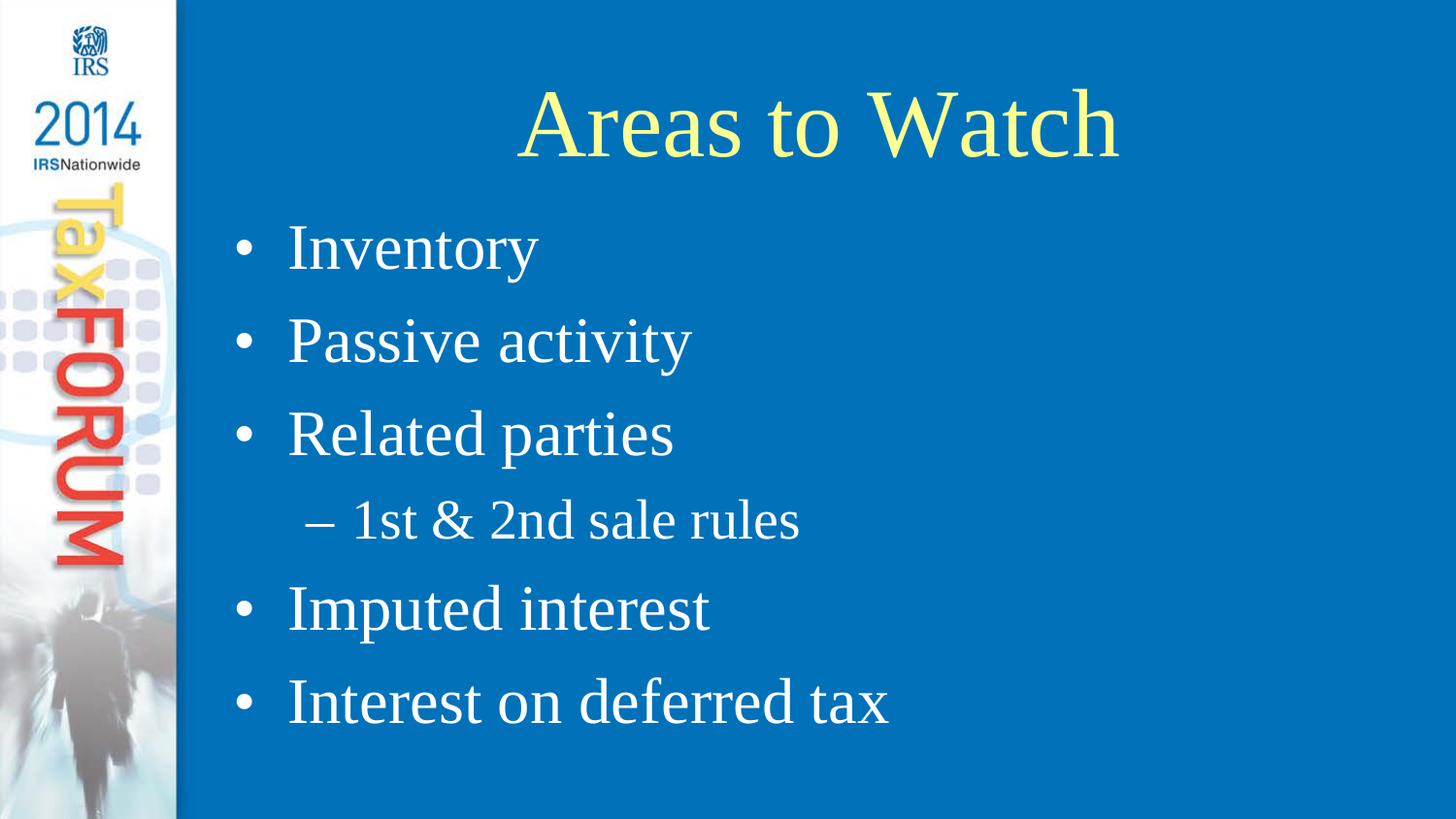

#### Example – Sale of Business Sales price \$250,000, payable over 5 years in equal installments

| <b>Asset</b>    | <b>Fair Market Value</b> | <b>Depreciation</b><br><b>Claimed</b> | <b>Adjusted Basis</b> |
|-----------------|--------------------------|---------------------------------------|-----------------------|
| Inventory       | \$25,000                 | \$0                                   | \$20,000              |
| Land            | 50,000                   | $\overline{0}$                        | 10,000                |
| <b>Building</b> | 150,000                  | 25,000                                | 125,000               |
| Truck           | 10,000                   | 15,000                                | 5,000                 |
| <b>TOTAL</b>    | \$235,000                | \$40,000                              | \$160,000             |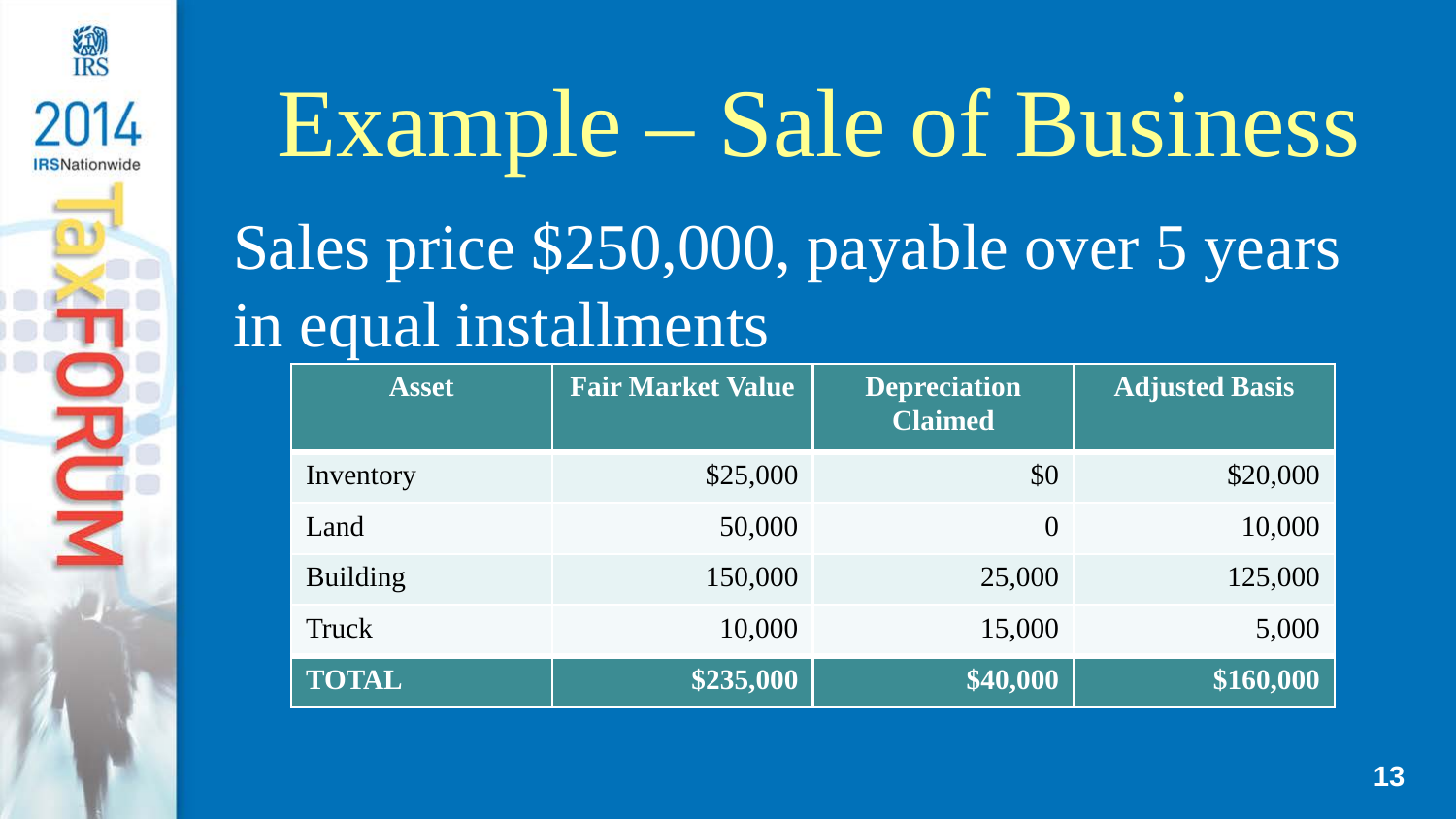

### Example – Sale of Business

| <b>Asset</b>    | <b>Sales Price</b> | <b>Adjusted Basis</b> | Gain     |
|-----------------|--------------------|-----------------------|----------|
| Inventory       | \$25,000           | \$20,000              | \$5,000  |
| Land            | 50,000             | 10,000                | 40,000   |
| <b>Building</b> | 150,000            | 125,000               | 25,000   |
| Truck           | 10,000             | 5,000                 | 5,000    |
| Goodwill        | 15,000             | $\overline{0}$        | 15,000   |
| <b>TOTAL</b>    | \$250,000          | \$160,000             | \$90,000 |

Inventory – ineligible asset for installment sale Gain on truck – less than depreciation recapture, report fully in year 1 Building – straight line depreciation, OK to include in installment sale calculation **<sup>14</sup>**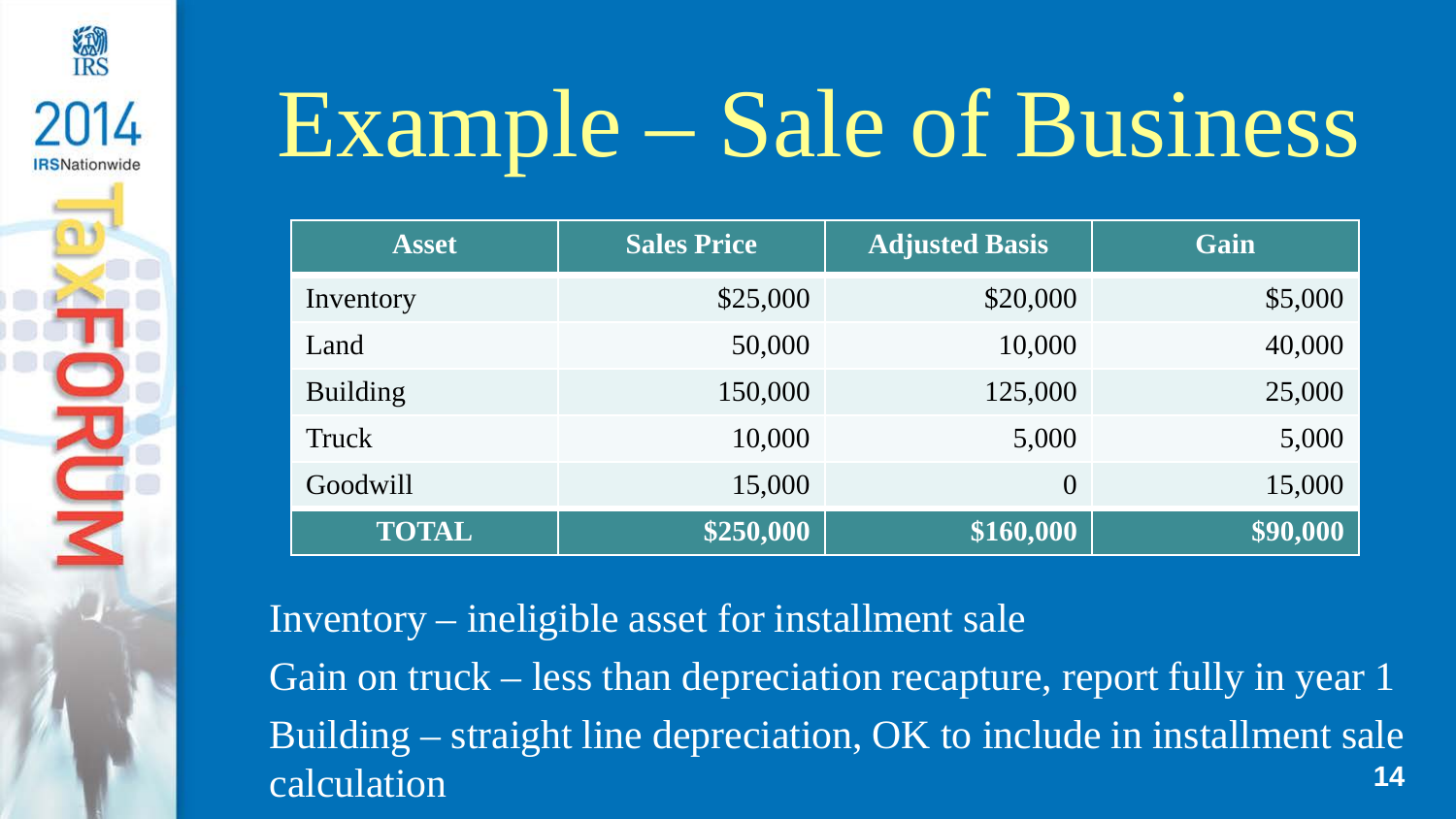

#### Example – Sale of Business

| <b>Asset</b>    | <b>Sales Price</b> | <b>Installment Sale</b><br><b>Basis</b> | <b>Gross Profit</b> |
|-----------------|--------------------|-----------------------------------------|---------------------|
| Land            | \$50,000           | \$10,000                                | \$40,000            |
| <b>Building</b> | 150,000            | 125,000                                 | 25,000              |
| Goodwill        | 15,000             | $\theta$                                | 15,000              |
| <b>TOTAL</b>    | \$215,000          | \$135,000                               | \$80,000            |

Gross profit percentages:

Land – 40,000/215,000  $\rightarrow$  18.60% Building  $-25,000/215,000$   $\rightarrow$  11.63%  $\overline{16,0000/215,000}$   $\rightarrow$  6.98% TOTAL -  $80,000/215,000$   $\rightarrow$  37.21%

\*Percentage of assets reported on installment sale basis: \$215,000/\$250,000 = 86.00% **<sup>15</sup>**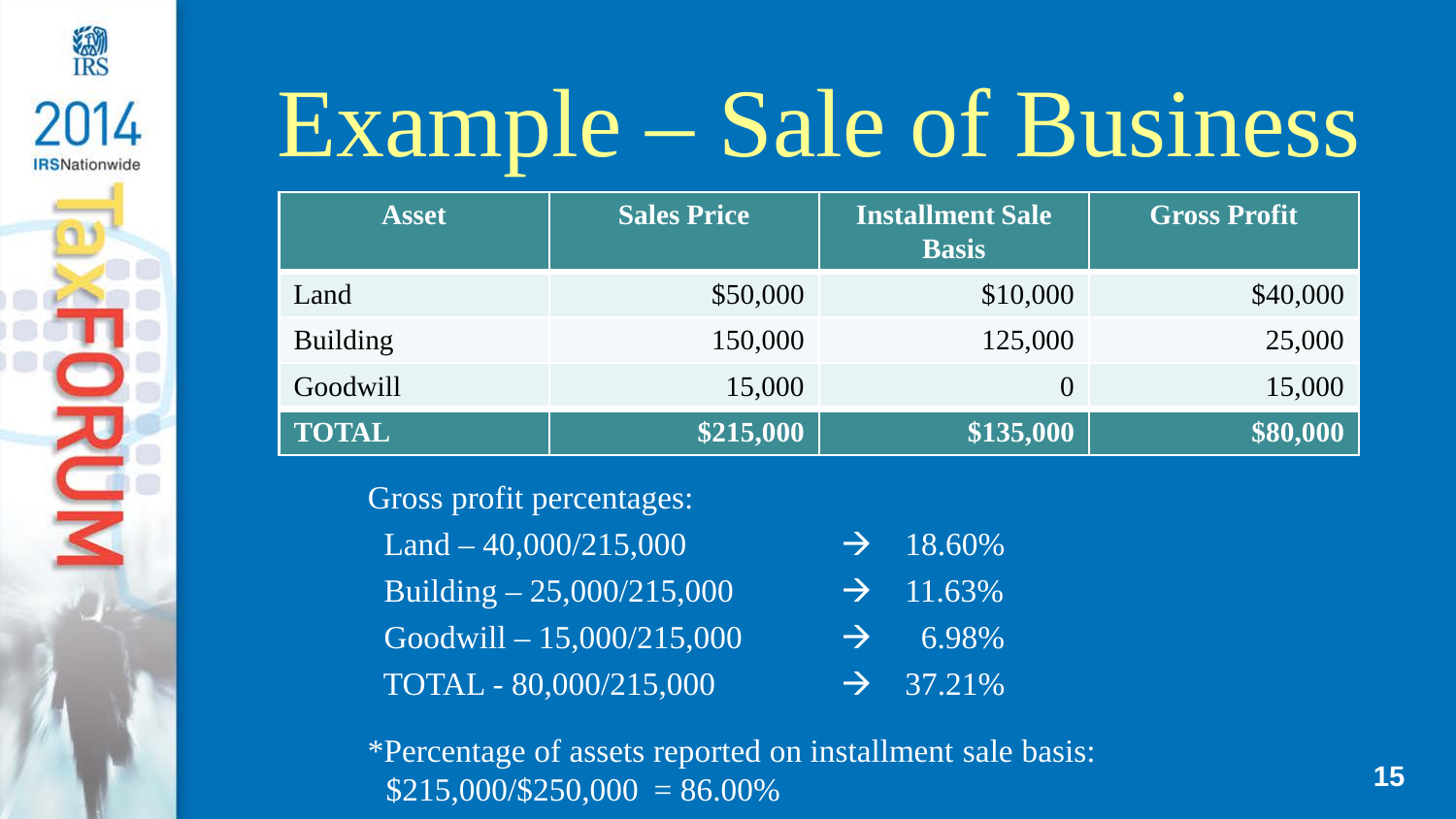

#### • Year 1

**KM**<br>IRS

ORUM

- Report full gain of \$10,000 on inventory and truck
- Installment sale gross income is \$43,000 (\$50,000 x 86%)
- Taxable income is \$16,000 (\$43,000 x 37.21%)

#### • Years 2 through 5

- Installment sale gross income is \$43,000 (\$50,000 x 86%)
- Taxable income is \$16,000 (\$43,000 x 37.21%)
- All Years

– Don't forget to report interest income received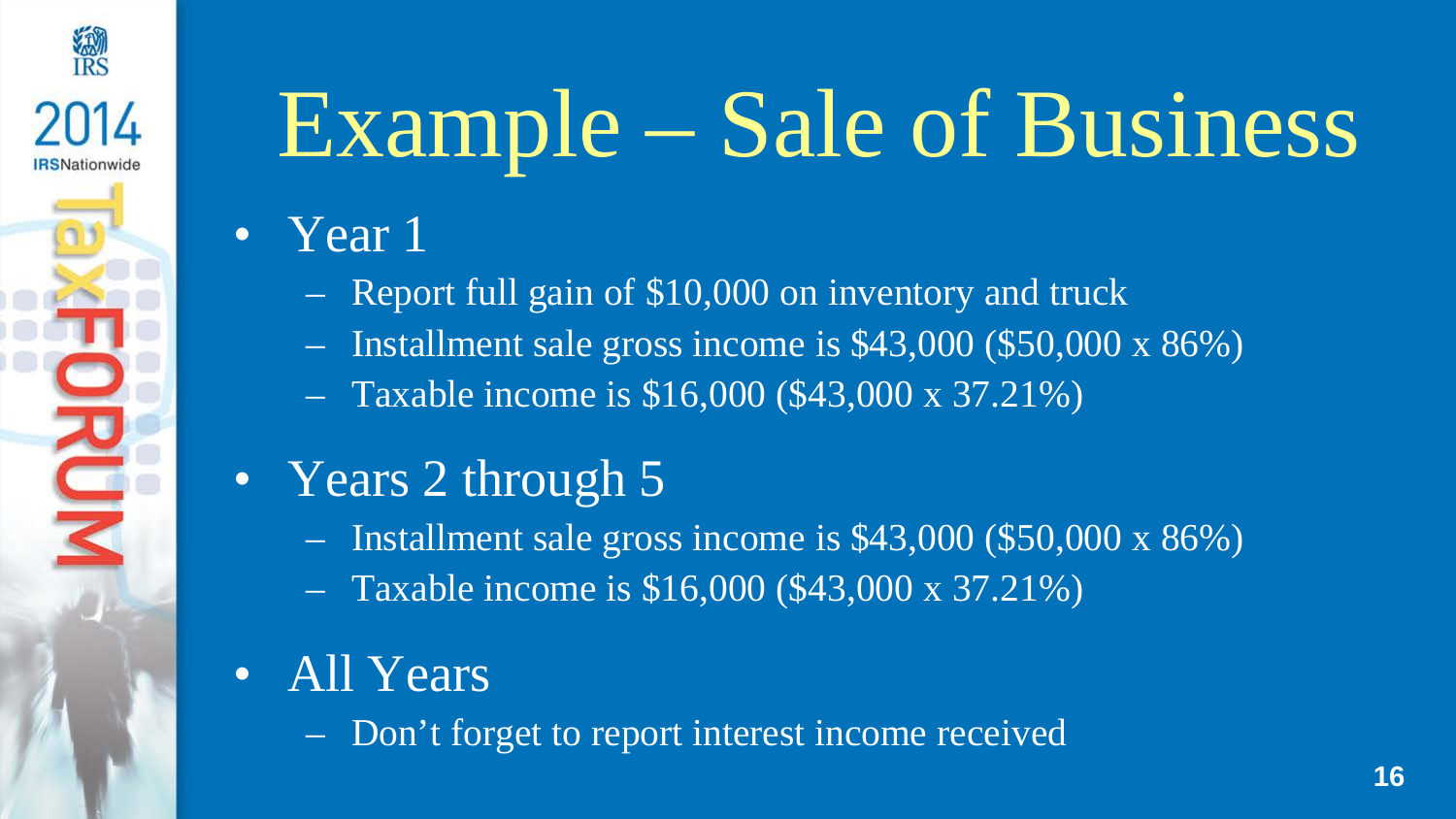

Electing Out

When does it makes sense?

• Net investment income tax

• Taxable retirement income

– Medicare surcharge

– Social Security benefits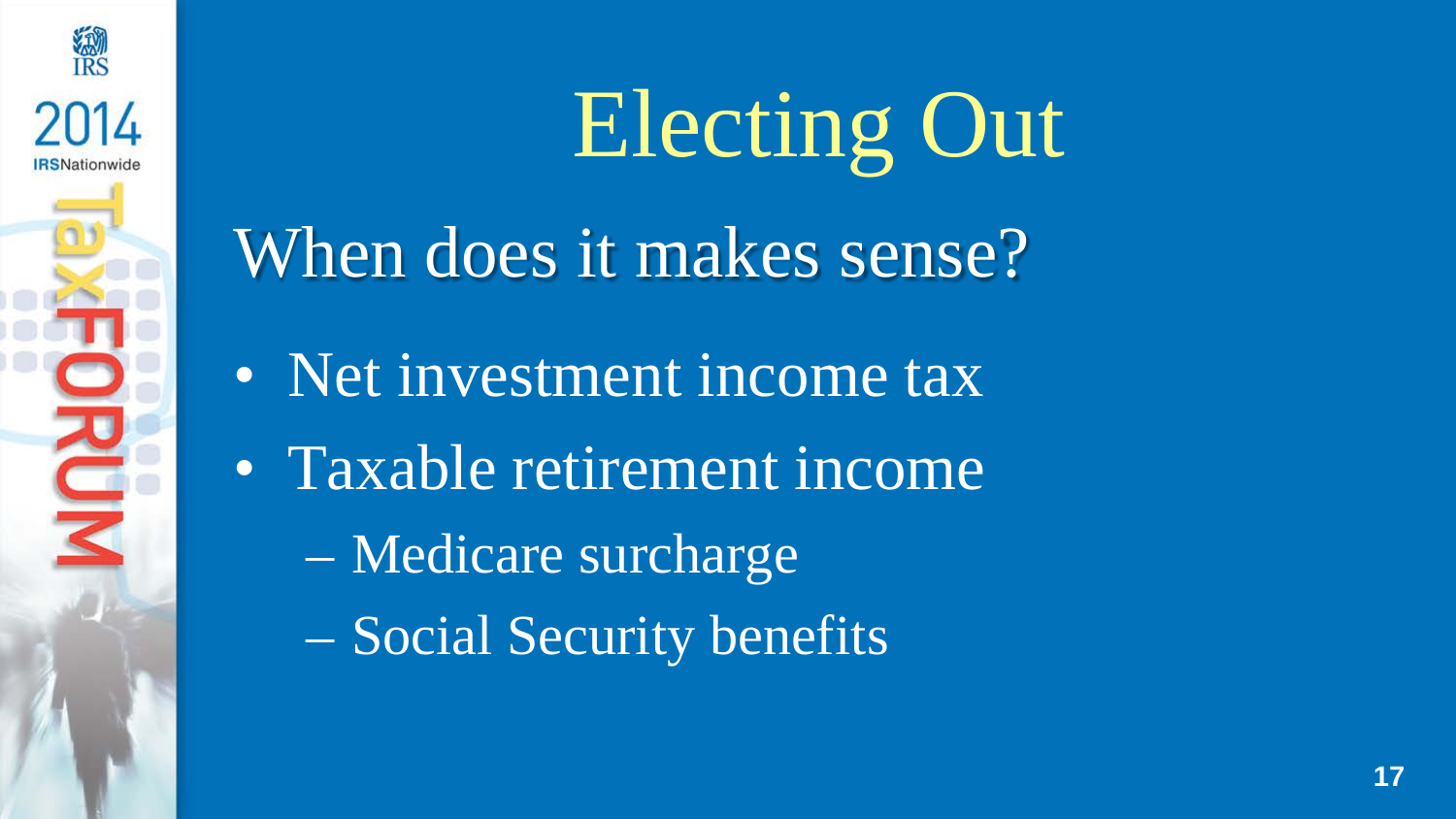

### Treatment of Dispositions

#### **Gifts**

- Death transfers
- Sale of right to future payments
- Assumption of payment obligation
- Buyer default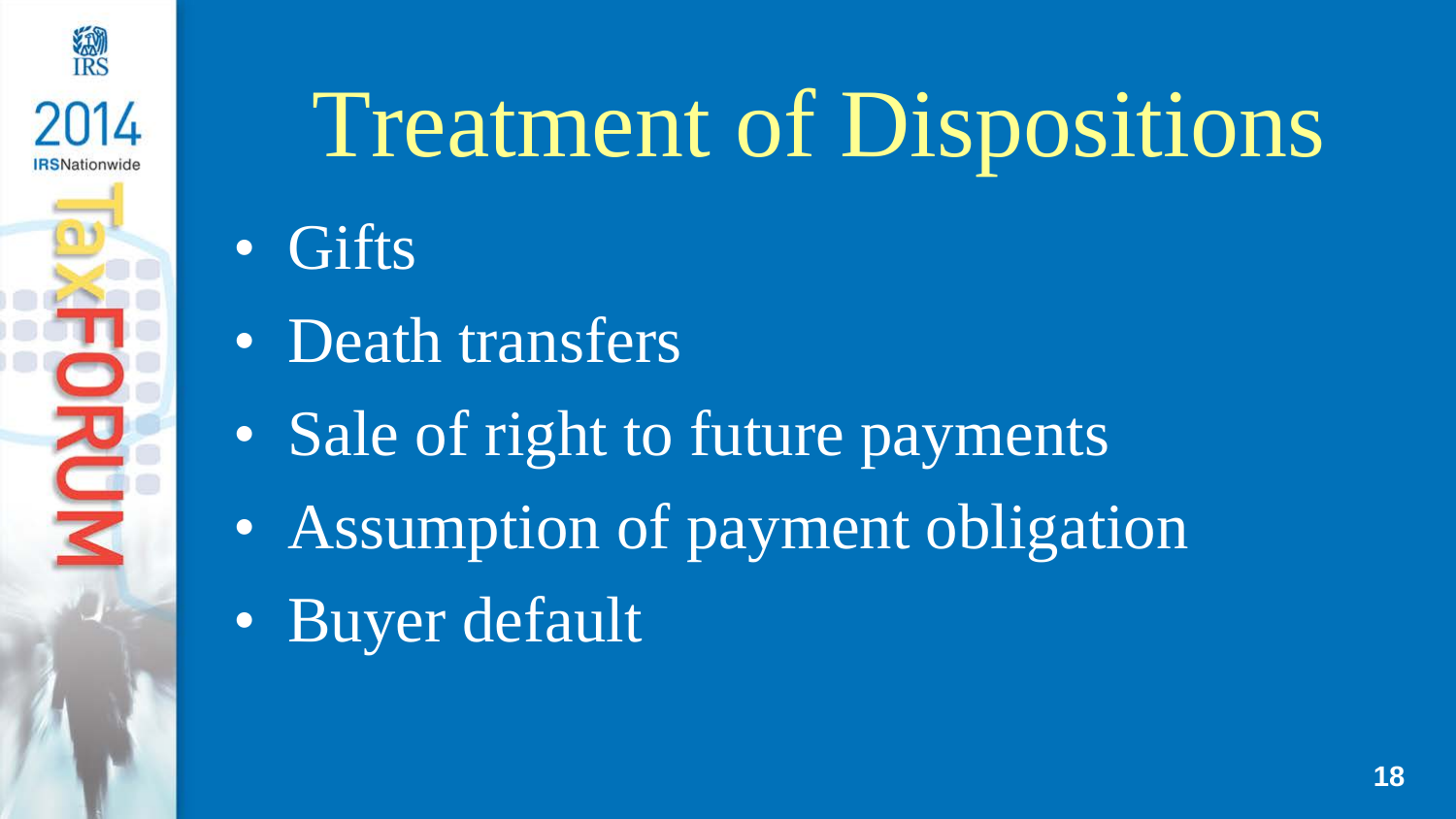### Tax Forms

**END**<br>IRS

2014

**IRSNationwide** 

**RUM** 

| Form 6252<br>Department of the Treasury<br>Internal Revenue Service | OMB No. 1545-0228<br>► Use a separate form for each sale or other disposition of property on the installment method.<br>Attachment<br>Sequence No. 79 |                                                                                                                                                                                            |                           |
|---------------------------------------------------------------------|-------------------------------------------------------------------------------------------------------------------------------------------------------|--------------------------------------------------------------------------------------------------------------------------------------------------------------------------------------------|---------------------------|
|                                                                     | Name(s) shown on return                                                                                                                               |                                                                                                                                                                                            | <b>Identifving number</b> |
| 1                                                                   | Description of property ▶                                                                                                                             |                                                                                                                                                                                            |                           |
| 2a                                                                  |                                                                                                                                                       | b Date sold (mm/dd/yyyy) ▶<br>Date acquired (mm/dd/yyyy) ▶                                                                                                                                 |                           |
| з                                                                   |                                                                                                                                                       | Was the property sold to a related party (see instructions) after May 14, 1980? If "No," skip line 4.                                                                                      | $\Box$ Yes $\Box$ No      |
| 4                                                                   |                                                                                                                                                       | Was the property you sold to a related party a marketable security? If "Yes," complete Part III. If "No,"<br>complete Part III for the year of sale and the 2 years after the year of sale | $\Box$ Yes $\Box$ No      |
| Part I                                                              |                                                                                                                                                       | Gross Profit and Contract Price. Complete this part for the year of sale only.                                                                                                             |                           |
| 5                                                                   |                                                                                                                                                       | Selling price including mortgages and other debts. Do not include interest, whether stated or unstated                                                                                     | 5                         |
| 6                                                                   |                                                                                                                                                       | Mortgages, debts, and other liabilities the buyer assumed or took the                                                                                                                      |                           |
|                                                                     |                                                                                                                                                       | property subject to (see instructions) $\ldots$<br>6                                                                                                                                       |                           |
| 7                                                                   |                                                                                                                                                       | 7<br>Subtract line 6 from line 5.                                                                                                                                                          |                           |
| 8                                                                   |                                                                                                                                                       | Cost or other basis of property sold<br>8                                                                                                                                                  |                           |
| 9                                                                   |                                                                                                                                                       | 9<br>Depreciation allowed or allowable                                                                                                                                                     |                           |
| 10<br>11                                                            |                                                                                                                                                       | Adjusted basis. Subtract line 9 from line 8<br>10<br>11                                                                                                                                    |                           |
| 12                                                                  |                                                                                                                                                       | Commissions and other expenses of sale<br>12<br>Income recapture from Form 4797, Part III (see instructions).                                                                              |                           |
| 13                                                                  |                                                                                                                                                       |                                                                                                                                                                                            | 13                        |
| 14                                                                  |                                                                                                                                                       | Subtract line 13 from line 5. If zero or less, do not complete the rest of this form (see instructions)                                                                                    | 14                        |
| 15                                                                  |                                                                                                                                                       | If the property described on line 1 above was your main home, enter the amount of your excluded                                                                                            |                           |
|                                                                     |                                                                                                                                                       |                                                                                                                                                                                            | 15                        |
| 16                                                                  |                                                                                                                                                       | Gross profit. Subtract line 15 from line 14                                                                                                                                                | 16                        |
| 17 <sub>m<sub>n</sub></sub>                                         |                                                                                                                                                       | Subtract line 13 from line 6. If zero or less, enter -0-                                                                                                                                   | 17                        |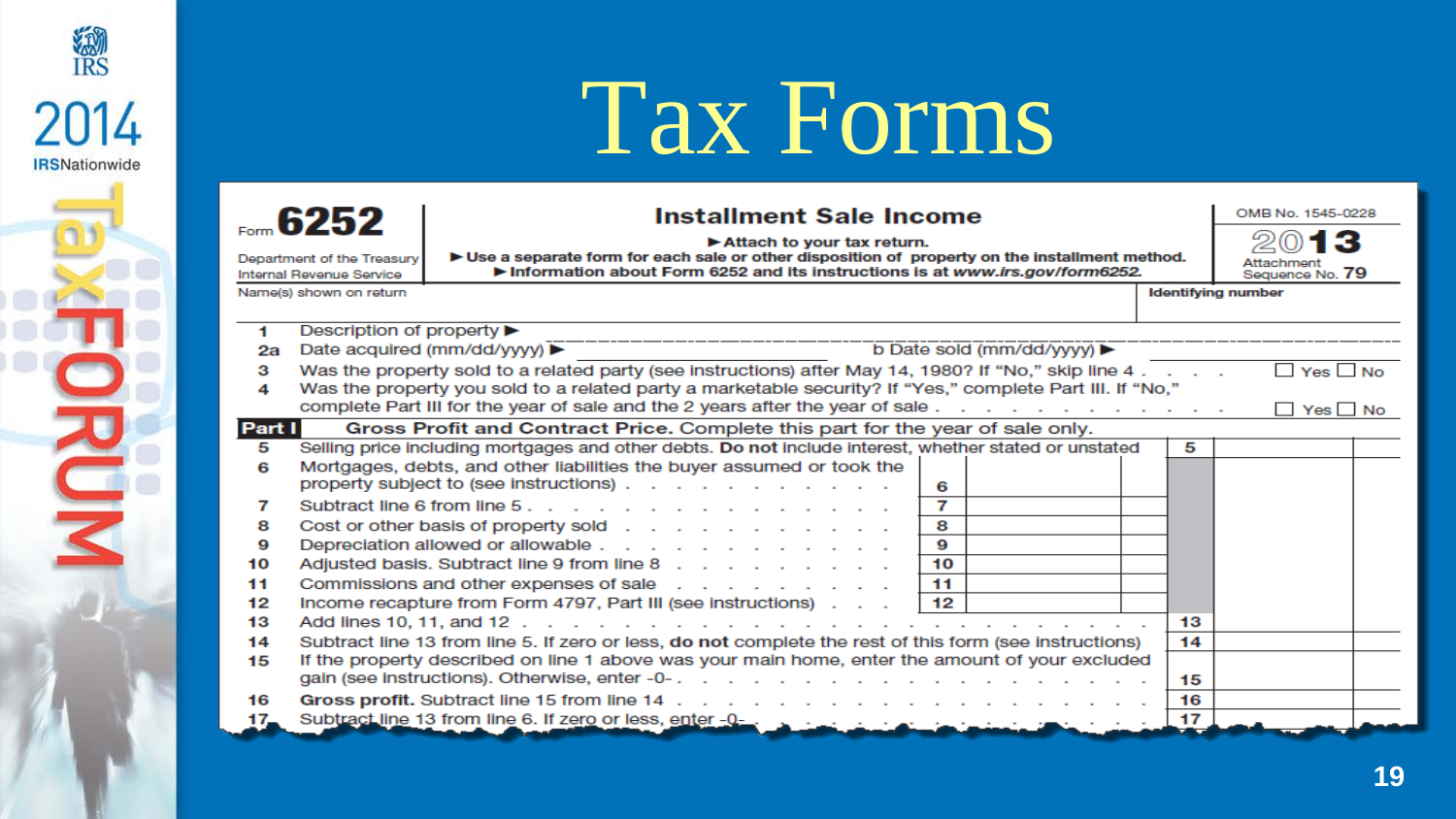

| <b>SCHEDULE D</b>                                                          | <b>Capital Gains and Losses</b>                                                                                                                                                                                  |  | OMB No. 1545-0074                     |
|----------------------------------------------------------------------------|------------------------------------------------------------------------------------------------------------------------------------------------------------------------------------------------------------------|--|---------------------------------------|
| (Form 1040)<br>Department of the Treasury<br>Internal Revenue Service (99) | Attach to Form 1040 or Form 1040NR.<br>▶ Information about Schedule D and its separate instructions is at www.irs.gov/scheduled.<br>► Use Form 8949 to list your transactions for lines 1b, 2, 3, 8b, 9, and 10. |  | 2013<br>Attachment<br>Sequence No. 12 |
| Name(s) shown on return                                                    |                                                                                                                                                                                                                  |  | Your social security number           |

#### Part I Short-Term Capital Gains and Losses-Assets Held One Year or Less

**物** 

2014

**IRSNationwide** 

JRUM

|                                                                                                                                                                                                                   | See instructions for how to figure the amounts to enter on the<br>lines below.<br>This form may be easier to complete if you round off cents to<br>whole dollars.                                                                                                                             | (d)<br>Proceeds<br>(sales price)                  | (e)<br>Cost<br>(or other basis) | (a)<br>Adjustments<br>to gain or loss from<br>Form(s) 8949, Part I,<br>line 2, column (g) |        | (h) Gain or (loss)<br>Subtract column (e)<br>from column (d) and<br>combine the result with<br>column (g) |
|-------------------------------------------------------------------------------------------------------------------------------------------------------------------------------------------------------------------|-----------------------------------------------------------------------------------------------------------------------------------------------------------------------------------------------------------------------------------------------------------------------------------------------|---------------------------------------------------|---------------------------------|-------------------------------------------------------------------------------------------|--------|-----------------------------------------------------------------------------------------------------------|
|                                                                                                                                                                                                                   | 1a Totals for all short-term transactions reported on Form<br>1099-B for which basis was reported to the IRS and for<br>which you have no adjustments (see instructions).<br>However, if you choose to report all these transactions<br>on Form 8949, leave this line blank and go to line 1b |                                                   |                                 |                                                                                           |        |                                                                                                           |
|                                                                                                                                                                                                                   | 1b Totals for all transactions reported on Form(s) 8949 with<br><b>Box A checked</b><br>and a series of the contract of the contract of the                                                                                                                                                   |                                                   |                                 |                                                                                           |        |                                                                                                           |
|                                                                                                                                                                                                                   | 2 Totals for all transactions reported on Form(s) 8949 with<br><b>Box B checked</b><br>and a series of the contract of the contract of the                                                                                                                                                    |                                                   |                                 |                                                                                           |        |                                                                                                           |
|                                                                                                                                                                                                                   | 3 Totals for all transactions reported on Form(s) 8949 with<br><b>Box C</b> checked<br>and a series of the contract of the contract of the con-                                                                                                                                               |                                                   |                                 |                                                                                           |        |                                                                                                           |
| Short-term gain from Form 6252 and short-term gain or (loss) from Forms 4684, 6781, and 8824<br>Net short-term gain or (loss) from partnerships, S corporations, estates, and trusts from<br>5<br>Schedule(s) K-1 |                                                                                                                                                                                                                                                                                               |                                                   |                                 |                                                                                           | 4<br>5 |                                                                                                           |
|                                                                                                                                                                                                                   | <b>MALLOY A</b><br>المحاطب والمسا                                                                                                                                                                                                                                                             | <b>Mathematic Advise on a financial in column</b> |                                 |                                                                                           |        |                                                                                                           |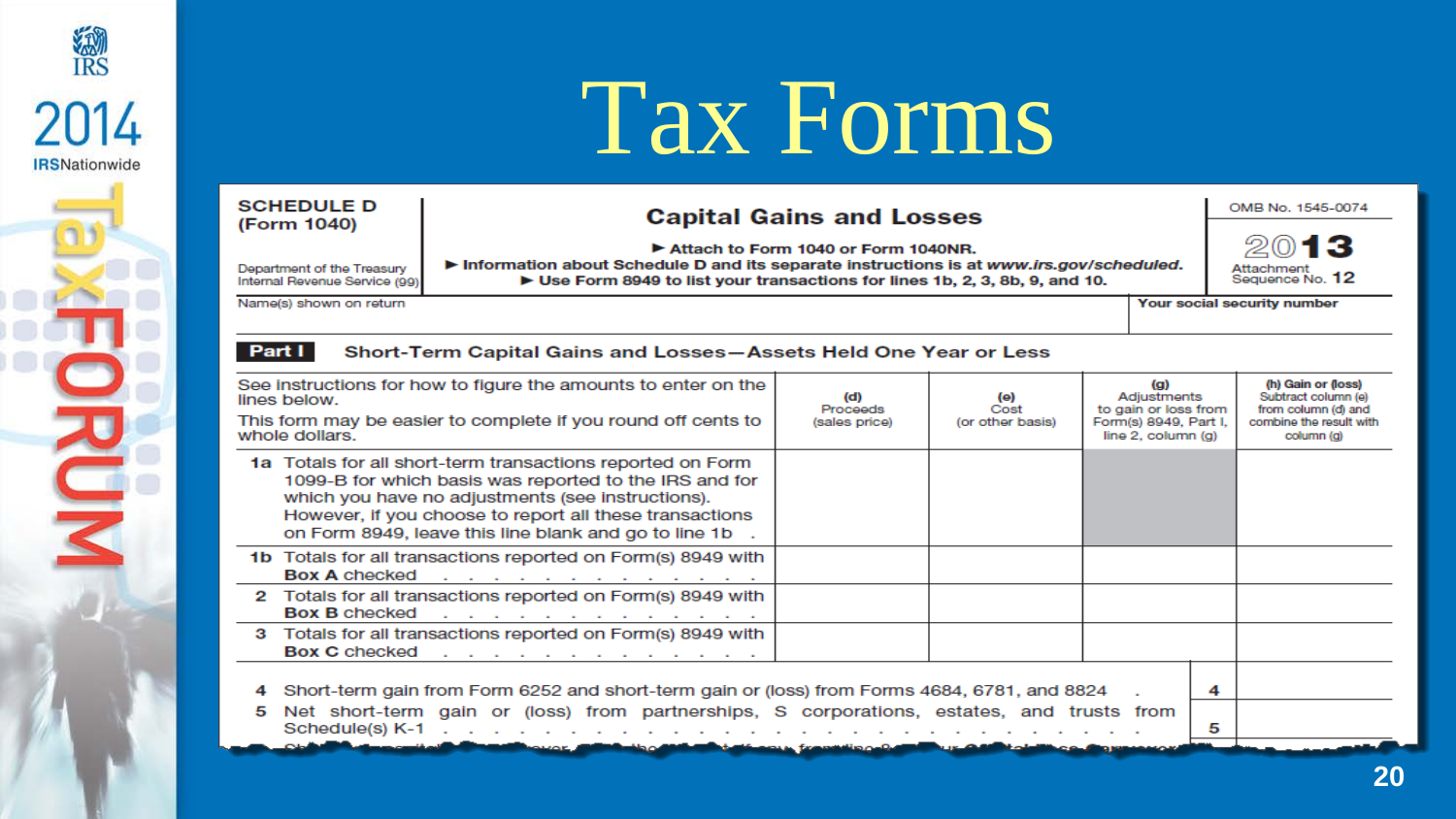#### Tax Forms

**END**<br>IRS

2014

**IRSNationwide** 

**RUM** 

|        | Ecoro 4797<br>Department of the Treasury<br>Internal Revenue Service                                                                                                                                                                                                                                                                                                                                                                                                                                                                                                                                                                                                                                                                                                                            | <b>Sales of Business Property</b><br>(Also Involuntary Conversions and Recapture Amounts<br>Under Sections 179 and 280F(b)(2))<br>$\blacktriangleright$ Attach to your tax return.<br>Information about Form 4797 and its separate instructions is at www.irs.gov/form4797. |                                  |                          |                                                                  |                                                                         |                | OMB No. 1545-0184<br>2013<br>Attachment<br>Sequence No. 27        |
|--------|-------------------------------------------------------------------------------------------------------------------------------------------------------------------------------------------------------------------------------------------------------------------------------------------------------------------------------------------------------------------------------------------------------------------------------------------------------------------------------------------------------------------------------------------------------------------------------------------------------------------------------------------------------------------------------------------------------------------------------------------------------------------------------------------------|-----------------------------------------------------------------------------------------------------------------------------------------------------------------------------------------------------------------------------------------------------------------------------|----------------------------------|--------------------------|------------------------------------------------------------------|-------------------------------------------------------------------------|----------------|-------------------------------------------------------------------|
|        | Name(s) shown on return                                                                                                                                                                                                                                                                                                                                                                                                                                                                                                                                                                                                                                                                                                                                                                         |                                                                                                                                                                                                                                                                             |                                  |                          |                                                                  | <b>Identifying number</b>                                               |                |                                                                   |
| 1.     |                                                                                                                                                                                                                                                                                                                                                                                                                                                                                                                                                                                                                                                                                                                                                                                                 | Enter the gross proceeds from sales or exchanges reported to you for 2013 on Form(s) 1099-B or 1099-S (or<br>substitute statement) that you are including on line 2, 10, or 20 (see instructions).                                                                          |                                  |                          |                                                                  |                                                                         | 1              |                                                                   |
|        | Part I                                                                                                                                                                                                                                                                                                                                                                                                                                                                                                                                                                                                                                                                                                                                                                                          | Sales or Exchanges of Property Used in a Trade or Business and Involuntary Conversions From Other<br>Than Casualty or Theft-Most Property Held More Than 1 Year (see instructions)                                                                                          |                                  |                          |                                                                  |                                                                         |                |                                                                   |
| 2      | (a) Description<br>of property                                                                                                                                                                                                                                                                                                                                                                                                                                                                                                                                                                                                                                                                                                                                                                  | (b) Date acquired<br>(mo., day, yr.)                                                                                                                                                                                                                                        | (c) Date sold<br>(mo., day, yr.) | (d) Gross<br>sales price | (e) Depreciation<br>allowed or<br>allowable since<br>acquisition | (f) Cost or other<br>basis, plus<br>improvements and<br>expense of sale |                | (g) Gain or (loss)<br>Subtract (f) from the<br>sum of (d) and (e) |
|        |                                                                                                                                                                                                                                                                                                                                                                                                                                                                                                                                                                                                                                                                                                                                                                                                 |                                                                                                                                                                                                                                                                             |                                  |                          |                                                                  |                                                                         |                |                                                                   |
|        |                                                                                                                                                                                                                                                                                                                                                                                                                                                                                                                                                                                                                                                                                                                                                                                                 |                                                                                                                                                                                                                                                                             |                                  |                          |                                                                  |                                                                         |                |                                                                   |
| з      |                                                                                                                                                                                                                                                                                                                                                                                                                                                                                                                                                                                                                                                                                                                                                                                                 | Gain, if any, from Form 4684, line 39                                                                                                                                                                                                                                       |                                  |                          |                                                                  |                                                                         | з              |                                                                   |
| 4<br>5 |                                                                                                                                                                                                                                                                                                                                                                                                                                                                                                                                                                                                                                                                                                                                                                                                 | Section 1231 gain from installment sales from Form 6252, line 26 or 37.<br>Section 1231 gain or (loss) from like-kind exchanges from Form 8824                                                                                                                              |                                  |                          |                                                                  |                                                                         | 4<br>5         |                                                                   |
| 6      |                                                                                                                                                                                                                                                                                                                                                                                                                                                                                                                                                                                                                                                                                                                                                                                                 | Gain, if any, from line 32, from other than casualty or theft. $\cdot$ . $\cdot$ . $\cdot$ . $\cdot$ . $\cdot$                                                                                                                                                              |                                  |                          |                                                                  |                                                                         | 6              |                                                                   |
| 7      |                                                                                                                                                                                                                                                                                                                                                                                                                                                                                                                                                                                                                                                                                                                                                                                                 |                                                                                                                                                                                                                                                                             |                                  |                          |                                                                  |                                                                         | $\overline{7}$ |                                                                   |
|        | Combine lines 2 through 6. Enter the gain or (loss) here and on the appropriate line as follows: .<br>Partnerships (except electing large partnerships) and S corporations. Report the gain or (loss) following the<br>instructions for Form 1065, Schedule K, line 10, or Form 1120S, Schedule K, line 9. Skip lines 8, 9, 11, and 12 below.<br>Individuals, partners. S corporation shareholders, and all others. If line 7 is zero or a loss, enter the amount from<br>line 7 on line 11 below and skip lines 8 and 9. If line 7 is a gain and you did not have any prior year section 1231<br>losses, or they were recaptured in an earlier year, enter the gain from line 7 as a long-term capital gain on the<br>Schedule D filed with your return and skip lines 8, 9, 11, and 12 below. |                                                                                                                                                                                                                                                                             |                                  |                          |                                                                  |                                                                         |                |                                                                   |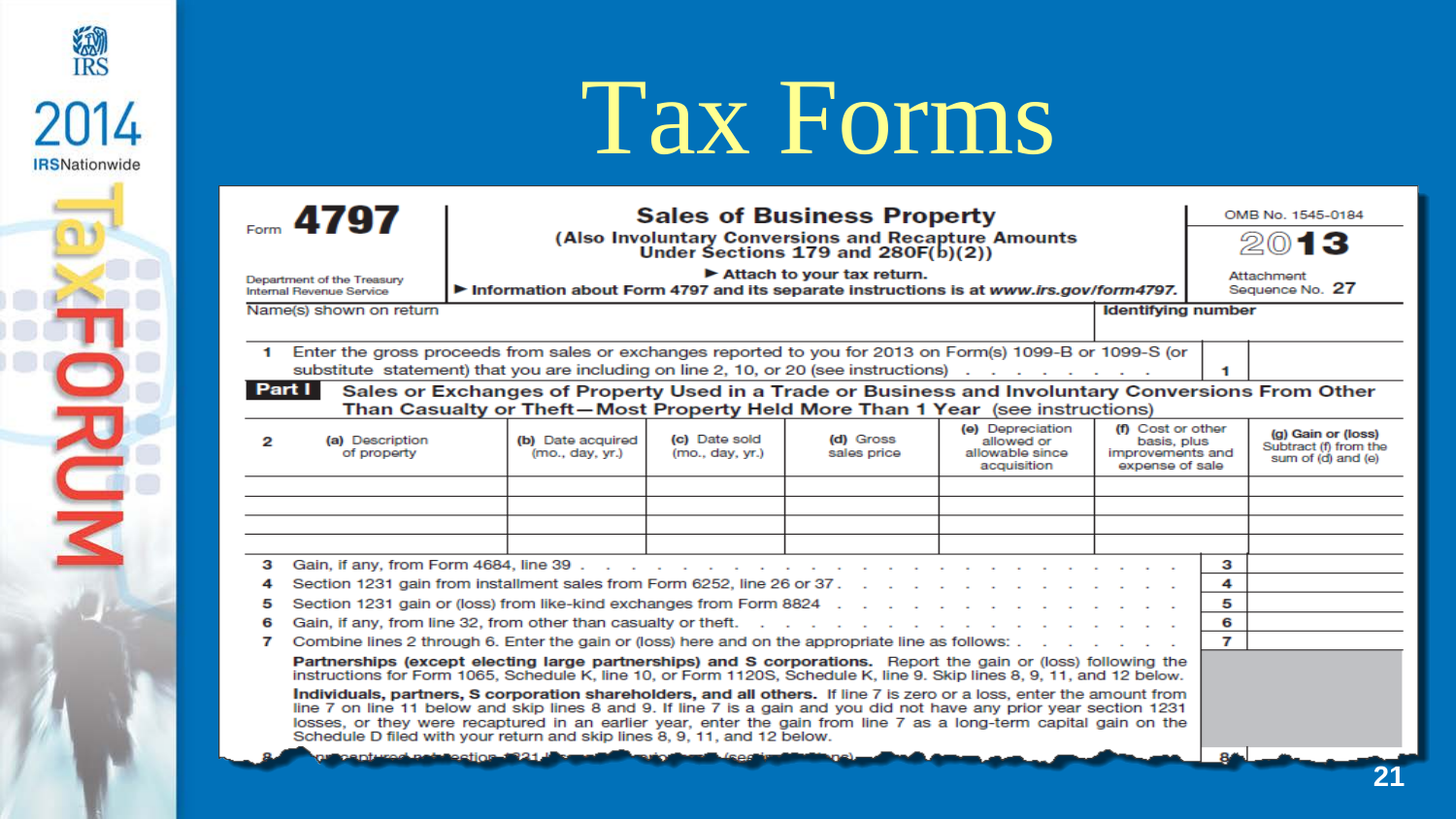

**END**<br>IRS

2014

**IRSNationwide** 

**RUM** 

| <b>SCHEDULE B</b>                                                                                                                                                                                   | <b>Interest and Ordinary Dividends</b><br>(Form 1040A or 1040) |                                                                                                                                                                                             |                               | OMB No. 1545-0074           |
|-----------------------------------------------------------------------------------------------------------------------------------------------------------------------------------------------------|----------------------------------------------------------------|---------------------------------------------------------------------------------------------------------------------------------------------------------------------------------------------|-------------------------------|-----------------------------|
| Attach to Form 1040A or 1040.<br>Department of the Treasury<br>Information about Schedule B (Form 1040A or 1040) and its instructions is at www.irs.gov/scheduleb.<br>Internal Revenue Service (99) |                                                                |                                                                                                                                                                                             | Attachment<br>Sequence No. 08 |                             |
| Name(s) shown on return                                                                                                                                                                             |                                                                |                                                                                                                                                                                             |                               | Your social security number |
| Part I                                                                                                                                                                                              | 1                                                              | List name of payer. If any interest is from a seller-financed mortgage and the                                                                                                              |                               | Amount                      |
| <b>Interest</b>                                                                                                                                                                                     |                                                                | buyer used the property as a personal residence, see instructions on back and list<br>this interest first. Also, show that buyer's social security number and address $\blacktriangleright$ |                               |                             |
| (See instructions<br>on back and the<br>instructions for<br>Form 1040A, or<br>Form 1040.<br>line 8a.)                                                                                               |                                                                |                                                                                                                                                                                             |                               |                             |
| Note. If you<br>received a Form<br>1099-INT, Form<br>1099-OID, or<br>substitute<br>statement from<br>a brokerage firm.<br>list the firm's                                                           |                                                                |                                                                                                                                                                                             |                               |                             |
| name as the<br>payer and enter                                                                                                                                                                      | 2                                                              | Add the amounts on line 1.                                                                                                                                                                  | 2                             |                             |
| the total interest.                                                                                                                                                                                 | з                                                              | Excludable interest on series EE and I U.S. savings bonds issued after 1989.                                                                                                                |                               |                             |